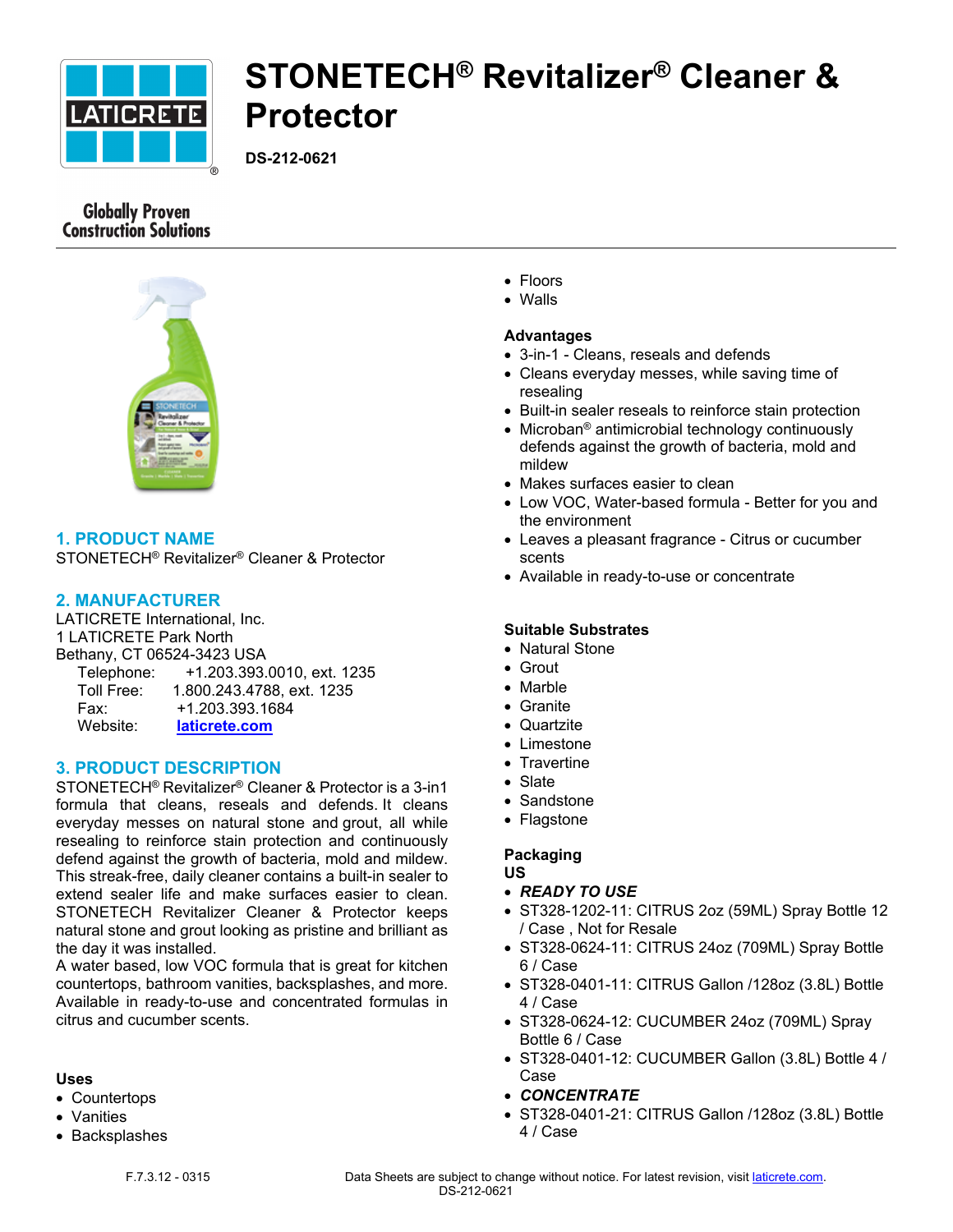ST328-0105-21: CITRUS 5 Gallon (18.9L) Bottle 1 Unit

### **CANADA**

#### *READY TO USE*

- ST361-0624-11: CITRUS 24oz (709ML) Spray Bottle 6 / Case
- ST361-0401-11: CITRUS Gallon /128oz (3.8L) Bottle 4 / Case
- ST361-0624-12: CUCUMBER 24oz (709ML) Spray Bottle 6 / Case
- ST361-0401-12: CUCUMBER Gallon /128oz (3.8L) Bottle 4 / Case
- *CONCENTRATE*
- ST361-0401-21: CITRUS Gallon /128oz (3.8L) Bottle 4 / Case

### **Approximate Coverage**

One gallon (3.8L) of concentrate makes up to 5 gallons (18.9 L) of cleaning solution

#### **Shelf Life**

Factory sealed containers of this product are guaranteed to be of first quality for two (2) years if stored at temperatures >50°F (10°C) and <90°f (32°c).> **Cautions**

Consult SDS for more safety information.

- Inhalation: Remove victim to fresh air and keep at rest in a position comfortable for breathing. Get medical attention if any discomfort continues.
- Conduct a test area on polished marble to determine suitability and acceptability.
- Skin contact: Wash skin with soap and water. Get medical attention if symptoms occur.
- Eye contact: Flush eyes thoroughly with water for at least 15 minutes. Get medical attention if symptoms persist.
- Ingestion: Rinse mouth. Do not induce vomiting. Get medical attention if any discomfort continues.

**Storage and Handling Instructions:** MAY BE HARMFUL IF SWALLOWED. MAY CAUSE EYE, SKIN AND RESPIRATORY IRRITATION. Do not ingest. Avoid contact with eyes and skin. Avoid prolonged exposure to vapors. Use in a well-ventilated area. KEEP OUT OF THE REACH OF CHILDREN. Do not store above 100°F (38°C). Do not mix with other chemicals. Do not release to natural waterways.

#### **4. TECHNICAL DATA**







#### **VOC/LEED Product Information**

Subject to Consumer Product VOC Regulations <1% (Revitalizer RTU)

#### **Physical Properties**

| Form | Liquid      |
|------|-------------|
| рH   | $5.5 - 6.5$ |

Specifications subject to change without notification. Results shown are typical but reflect test procedures used. Actual field performance will depend on installation methods and site conditions.

#### **5. INSTALLATION**

#### **Directions for STONETECH® Revitalizer® Cleaner & Protector - Concentrate**

Read entire label before using. Use only as directed. Be sure all surfaces to be cleaned are swept or vacuumed to remove loose debris. Keep children and pets out of the area during application and drying.

1. Gently shake before use and dilute concentrated cleaner with warm water according to the following mixing chart:

| <b>Use</b>      | <b>STONETECH®</b><br>Revitalizer® Cleaner &<br><b>Protector</b><br>(Concentrate) | Warm<br><b>Water</b> |
|-----------------|----------------------------------------------------------------------------------|----------------------|
| Spray<br>Refill | 1 Part                                                                           | 1 Part               |
| Light<br>Duty   | 1 Part                                                                           | 4 Parts              |

- 2. Apply diluted solution with a mop, towel, sponge or sprayer.
- 3. Rub surface lightly and remove any excess cleaner. No need to rinse.
- 4. Repeat if necessary for heavily soiled areas.
- 5. Let area dry completely before using.

#### **Directions for STONETECH Revitalizer Cleaner & Protector - Ready-to-Use**

Read entire label before using. Use only as directed. Be sure all surfaces to be cleaned are swept or vacuumed to remove lose debris. Keep children and pets out of the area during application and drying.

- 1. To refill the STONETECH spray bottle, use a funnel.
- 2. Gently shake before use and spray or pour directly on soiled area.
- 3. Wipe clean with a dry towel, lint-free cloth or sponge. No need to rinse.